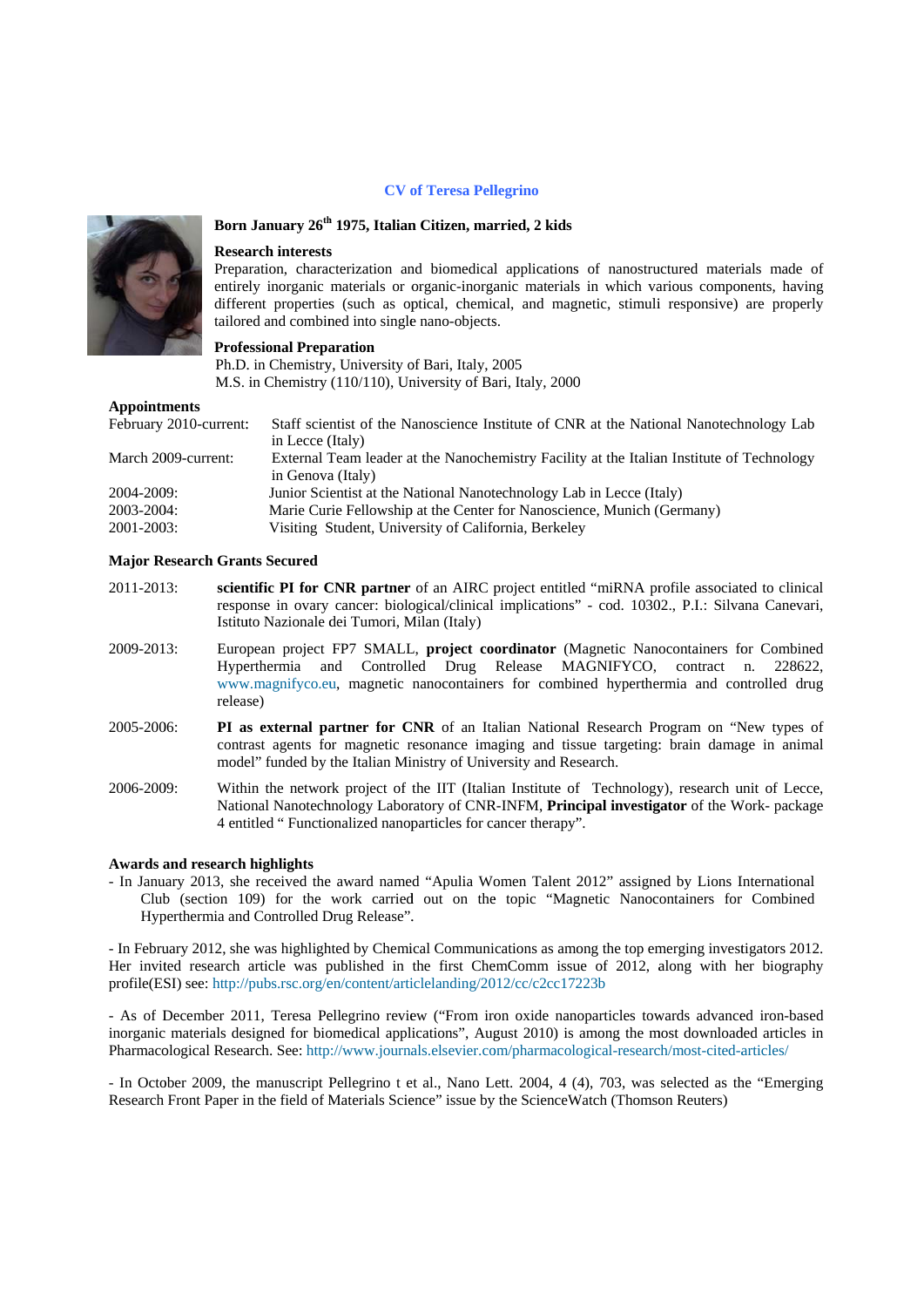- On July 7th, 2009 she received from the Italian Chemical Society the Internationational Award "Primo Levi" for young investigators (below 35), for the work: "Multifuctional Nanostructures Based on Inorganic Nanoparticles and Oligothiophenes and their Exploitation for Cellular Studies" A. Quarta, R. Di Corato, L. Manna, S. Argentiere, R Cingolani, G. Barbarella and T. Pellegrino, (Journal of the American Chemical Society, 2008,130, 10545-10555). The same work has been selected for the special JACS issue: "Chemistry at Nano-Bio Interface" published in July 2009.

### **Tutoring and Experience**

So far she has coordinated the activity of 4 PhD students, 5 post doc and 5 undergraduate students.

#### **Referee for several International Journals**

JACS, Advanced Materials, Advanced Functional Materials, Nature Materials, Nature Nanotechnology, Nano Letters, Angewandte Chemie, Small, Langmuir, Journal of Materials Chemistry

### **Organization of conference/symposia**

-May 9-13 2011: organizer of the Symposium "Bionanomaterials for imaging, sensing and actuating"at EU conference European-Material Research Science in Strasbourg, France http://www.emrsstrasbourg.com/index.php?option=com\_content&task=view&Itemid=134&id=392

-March 28-30 2011:organizer of the MAGNIFYCO Workshop on "Magnetic Nanocontainers for Combined Hyperthermia and Controlled Drug Release" at the Nanochemistry Department of Italian Institute of Technology, in the framework of the midterm meeting of the European Project MAGNIFYCO, http://www.magnifyco.eu/files/MAGNIFYCO\_29March2011.pdf

-Spring MRS meeting 2013organizer of the Symposium SPRING 13 Q: Bionanomaterials for imaging, sensing and actuating

http://www.emrstrasbourg.com/index.php?option=com\_content&task=view&Itemid=1583&id=587&PHPSESSID= 5b93cfb98fca60b3834b4602e31f9ef9

February 20-22 2013: Organizer of the final International workshop of Magnifyco project, Barcelona (http://www.magnifyco.eu/magnifyco-2013-workshop )

**Invited Seminars/Lectures/Colloquia, conference presentations and teaching Expertise:** 24 conference presentations (18 invited talks), 15 invited seminars/colloquia, 4 invited international summer schools. Classes taught: Fall semester 2006 'General Chemistry' and Spring semester 2007 'Organic Chemistry' (Scuola Superiore Isufi, University of Lecce)

**Publications and conference presentations:** In these years she was invited to write review articles for several journals (among them Chemical Society Reviews, IEEE Transaction of Nanobioscience, Pharmacological Research, Nanoscale) and to write book chapters (4 so far plus one submitted). So far, she has in total 54 papers in international journals (5 invited reviews, 5 as a first authors and 20 out of 54 as corresponding author) and 3 issued patents.

**Other scientific related activities:** In May 2008, within the events "Nano-Tech Design dispositivi periferici" hold in Lecce (Italy) at Manifatture knos exposition center, she has given a general presentation on the topic: "Art and Science: TEM images, Colours and Design" and she has organized an exposition of artistically modified TEM images. In 2009, she was coordinating the production of the annual calendar 2009 of the Institute National Nanotechnology Laboratory of CNR, by using modified TEM and SEM pictures.

### **Papers in peer-reviewed journals:**

### **2013**

*1. "Colloidal Ordered Assemblies in a Polymer ShellA Novel Type of Magnetic Nanobeads for Theranostic Applications"* N. C Bigall , C. Wilhelm , M. Beoutis , M. Garcia‐Hernandez , A. Ali Khan , C.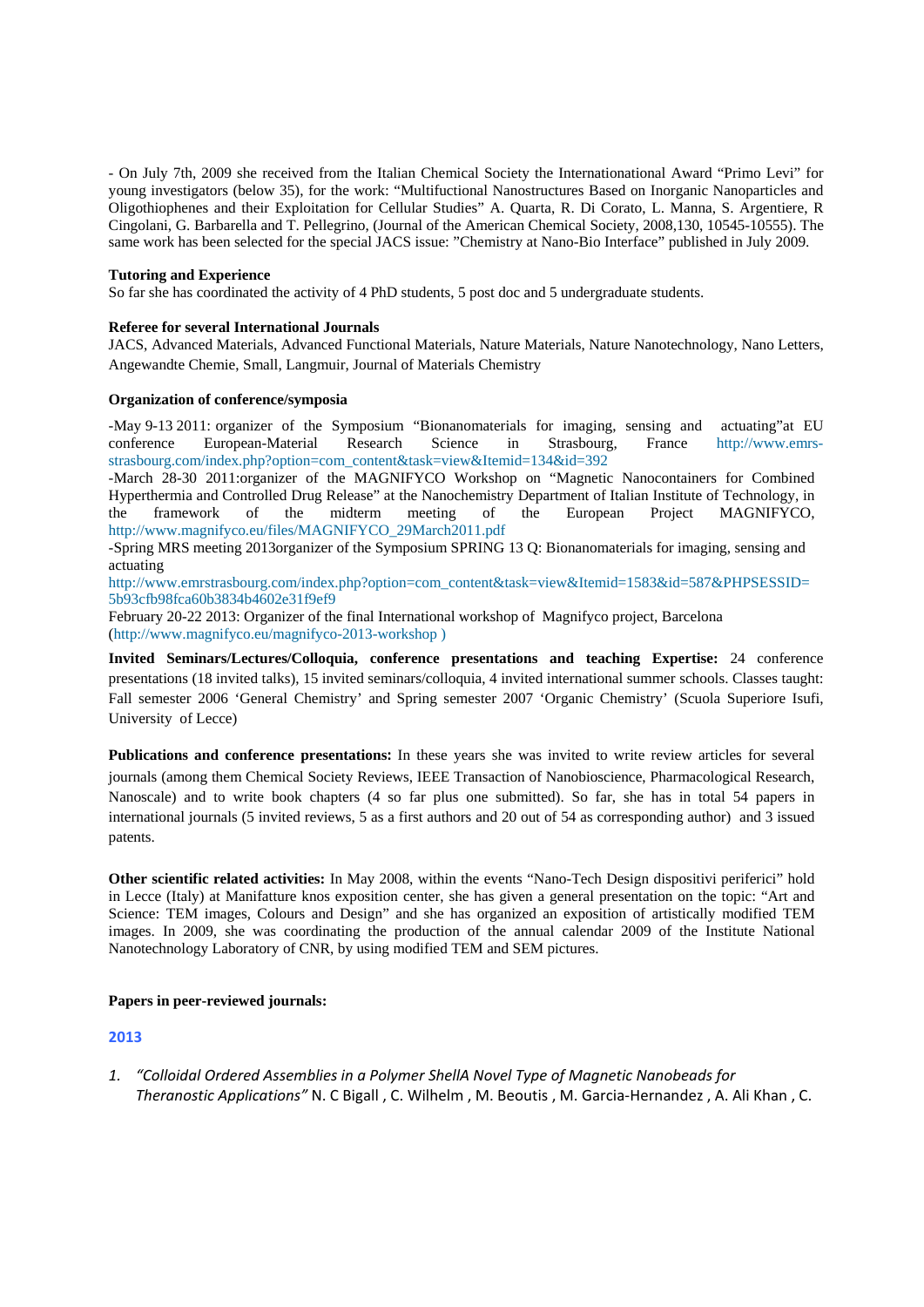Giannini , A. Sanchez‐Ferrer , R. Mezzenga , M. E. Materia , M. Angel Garcia , F. Gazeau , A. M Bittner , L. Manna , and **T. Pellegrino** *(Chemistry of Materials, in press 2013,* **DOI:** 10.1021/cm3036746)

2. *"Magnetic properties of iron oxide nanoparticles prepared 3 by seeded‐growth route"* A. Espinosa, A. Munoz‐Noval, M. Garcıa‐Hernandez, A. Serrano, J. Jimenez de la Morena, A. Figuerola, A. Quarta, **T. Pellegrino**, C. Wilhelm, M. A. Garcıa, (**Journal of Nanoparticle Research**, *in press 2013,* **DOI:10.1007/s11051-013-1514-8)**

## **2012**

- *3. "Superparamagnetic cellulose fiber networks via nanocomposite functionalization*" D. Fragouli, IS. Bayer, R. Di Corato, R. Brescia, G. Bertoni, C. Innocenti, D. Gatteschi, **T. Pellegrino**, R. Cingolani, A. Athanassiou, *(***Journal Of Materials Chemistry***, 22 (4), 1662‐1666* **DOI:** 10.1039/c1jm14755b*, 2012)*
- *4. "Magnetic pH‐responsive nanogels as multifunctional delivery tools for small interfering RNA (siRNA) molecules and iron oxide nanoparticles (IONPs)" A.* Curcio, R. Marotta, A. Riedinger, D. Palumberi, A. Falqui, **T. Pellegrino**, *(Chemical Communications, 48 (18), 2400‐2402* **DOI:** 10.1039/c2cc17223b*, 2012)*
- *5. "On the discrimination between magnetite and maghemite by XANES measurements in fluorescence mode"*, A Espinosa, A. Serrano, A. Llavona, JJ. de la Morena, M. Abuin, A. Figuerola, **T. Pellegrino**, JF. Fernandez, M. Garcia‐Hernandez, GR. Castro, MA. Garcia, *(Measurement Science & Technology, 23 (1),* **DOI:** 10.1088/0957‐0233/23/1/015602 *, 2012)*
- *6. "Water‐Soluble Iron Oxide Nanocubes with High Values of Specific Absorption Rate for Cancer Cell Hyperthermia Treatment"* P. Guardia, R. Di Corato, L. Lartigue, C. Wilhelm, A. Espinosa, M. Garcia‐ Hernandez, F. Gazeau, L. Manna, and **T. Pellegrino** *(ACS Nano, 6 (4), 3080‐3091* **DOI:** 10.1021/nn2048137*, 2012)*
- *7. "Polymer coated inorganic nanoparticles: tailoring the nanocrystal surface for designing nanoprobes with biological implications"* A. Quarta, A. Curcio, H. Kakwere and **T. Pellegrino** *(Nanoscale,4(11), 3319‐3334, feature article,* **DOI:** 10.1039/C2NR30271C*, 2012)*
- *8. "Magnetophoresis at the nanoscale: tracking magnetic targeting efficiency of nanovectors"* A. Andriola Silva, R. Di Corato, F. Gazeau, **T. Pellegrino** and C. Wilhelm *(Nanomedicine, 7(11), 1713‐ 1727* **DOI:***, 2012)*
- *9. "'Magnetic nanobeads decorated with silver nanoparticles as cytotoxic agents and photothermal probes"* R. Di Corato, D. Palumberi, R. Marotta, M. Scotto, S. Carregal‐Romero, P. Rivera‐Gil, W. J Parak and **T. Pellegrino** *(Small, 8 (17) 2731‐2742* **DOI:** 10.1002/smll.201200230*, 2012)*
- *10. "Controlled Release of Doxorubicin Loaded within Magnetic Thermo‐responsive Nanocarriers under Magnetic and Thermal Actuation in a Microfluidic Channel", M. Pernia, A. Torti, A. Riedinger, R. La Fleur, D. Petti,R. Cingolani, R. Bertacco,* **T. Pellegrino** *(Acs Nano, 6(12), 10535, 2012, DOI: 10.1021/nn3028425 )*

- *11. "Water‐repellent Cellulose Fiber Networks with Multifunctional Properties*" I. Bayer, D. Fragouli, A.Attanasio, B. Sorce, G. Bertoni, R. Brescia, R. Di Corato, **T. Pellegrino**, M. Kalyva, S. Sabella, P. P. Pompa, R. Cingolani and A. Athanassiou *(***Applied Materials and Interfaces***,* 2011, 3(10), 4024 doi. 10.1021/am200891f, 2011*)*
- *12. "Magnetic Nanocarriers with Tunable pH Dependency for Controlled Loading and Release of Cationic and Anionic Payloads"* Nadja C. Bigall, A. Curcio, M. Pernia Leal, A. Falqui, D. Palumberi, R. Di Corato,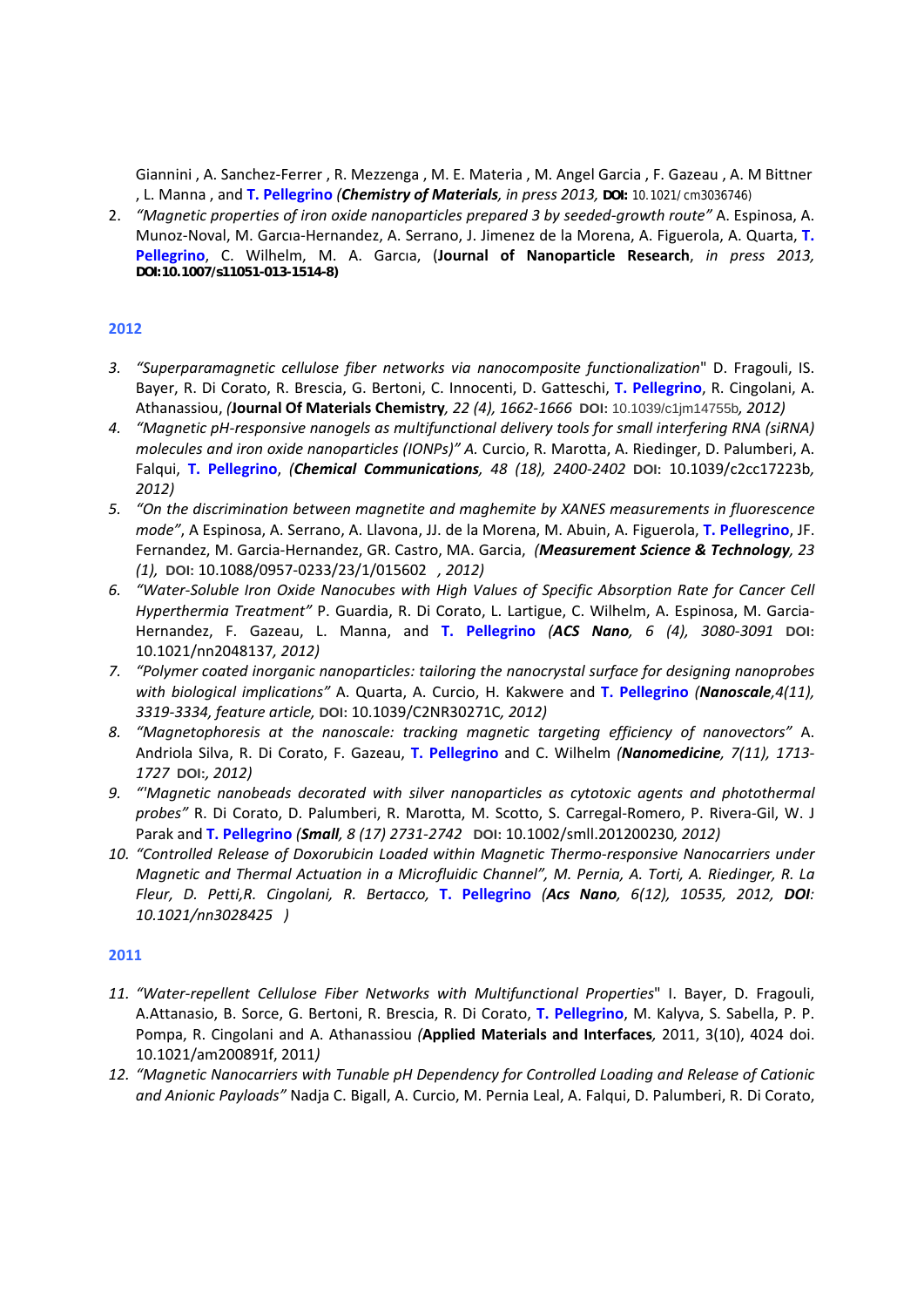E. Albanesi, R. Cingolani and **T. Pellegrino** *(***Advanced Materials***, 2011, 23(47), 5645 doi.* adma.201103505 *2011)*

- *13. "Multiple functionalization of fluorescent nanoparticles for specific biolabeling and drug delivery of dopamine"* M. A. Malvindi, R. Di Corato, A. Curcio, D. Melisi, M. G. Rimoli,C. Tortiglione, A. Tino, C. George, V. Brunetti, R. Cingolani, **T. Pellegrino** and A. Ragusa (**Nanoscale,** 2011 *3(12), 5110, doi*: 10.1039/c1nr10797f)
- *14. "Magnetic nanobeads decorated by thermo‐responsive PNIPAM shell as medical platforms for the efficient delivery of doxorubicin to tumour cells"* S. R. Deka, A. Quarta, R. Di Corato, A. Riedinger, R. Cingolani and **T. Pellegrino** *(Nanoscale, 3 (2), 619 ‐ 629, 2011)*
- *15. "Multifunctional Nanobeads Based on Quantum Dots and Magnetic Nanoparticles – Synthesis and Cancer Cell Targeting and Sorting"* R. Di Corato, N. Bigall, A. Ragusa, D. Dorf, A. Genovese, R. Marotta, L. Manna, and **T. Pellegrino** *(ACS Nano, 5 (2) 1109‐1121, 2011)*
- *16. "A Cast‐Mold Approach to Iron Oxide and Pt/Iron Oxide Nanocontainers and Nanoparticles with a Reactive Concave Surface"* C. George, D. Dorfs, G. Bertoni, A. Falqui, A. Genovese, **T. Pellegrino**, A. Roig, A. Quarta, R. Comparelli, M. L. Curri, R. Cingolani, and L. Manna *(Journal of the American Chemical Society, 133 (7), pp 2205–2217, 2011)*
- *17. "CdSe/CdS Semiconductor Quantum Rods as Robust Fluorescent Probes for Paraffin‐Embedded Tissue Imaging"* A. Zacheo, A. Quarta, A. Mangoni, P. P. Pompa, R. Mastria, M. Capogrossi, R. Rinaldi and **T. Pellegrino** *(Transaction on NanoBioscience, 10 (3), pp. 209‐215, 2011)*
- *18. "Correlating Magneto‐Structural Properties to Hyperthermia Performance of Highly Monodisperse Iron Oxide Nanoparticles Prepared by a Seeded‐Growth Route"* M. Levy, A. Quarta, A. Espinosa, A. Figuerola, C. Wilhelm, M. Garcia‐Hernandez, A. Genovese, A. Falqui, D. Alloyeau, R. Buonsanti, P. D. Cozzoli, M. A. Garcia, F. Gazeau and **T. Pellegrino** *(Chemistry of Materials, 23 (18), 4170–4180, 2011)*
- *19. "Charge Transport and Electrochemical Properties of Colloidal Greigite (Fe3S4) Nanoplatelets"* A. Paolella, C. George, M. Povia, Y. Zhang, R. Krahne, M. Gich, A. Genovese, A. Falqui, M. Longobardi, P. Guardia, **T. Pellegrino** and L. Manna *(Chemistry of Materials, 23 (16), 3762–3768, 2011)*
- *20. "Nanohybrids" Based on pH‐Responsive Hydrogels and Inorganic Nanoparticles for Drug Delivery and Sensor Applications"* A. Riedinger, M. Pernia Leal, S. R. Deka, C. George, I. R. Franchini, A. Falqui, R. Cingolani, **T. Pellegrino** *(Nano Letters, 11, 3136–3141, 2011)*
- *21. "Rod‐shaped nanostructures based on super‐paramagnetic nanocrystals as viscosity sensors in liquid "* M. Allione, B. Torre, A. Casu, A. Faalqui, P. Piacenza, R. Di Corato, **T. Pellegrino** and A. Diaspro *(Journal of Applied Physics, 110 (6), pp. 064907‐1/064907‐6)*
- *22. ""Magnetic/Silica nanocomposites as dual‐mode contrast agents for combined Magnetic Resonance Imaging and UltraSonography"*M. A. Malvindi, A. Greco, F. Conversano, A. Figuerola, M. Corti, M. Bonora, A. Lascialfari, H. A. Doumari, M. Moscardini, R. Cingolani, G. Gigli, S. Casciaro, **T. Pellegrino**, and A. Ragusa *(Advanced Functional Materials, 21 (13), 2548‐2555, 2011)*

- *23. "From Iron Oxide Nanoparticles Towards Advanced Iron‐Based Inorganic Materials Designed For Biomedical Applications"* A.S. Figuerola, R. Di Corato, L.Manna and **T. Pellegrino** *(***Pharmacological Research***, 62, 126‐143, 2010)*
- *24.* "*Acidic pH‐responsive nanogel as cargo system for the simultaneously loading and release of short oligonucleotide and magnetic nanoparticles"* S. Deka, A. Quarta, R. Di Corato, A. Falqui, L. Manna, R. Cingolani and **T. Pellegrino**, (**Langmuir**, 26 (12), 10315‐10324, 2010)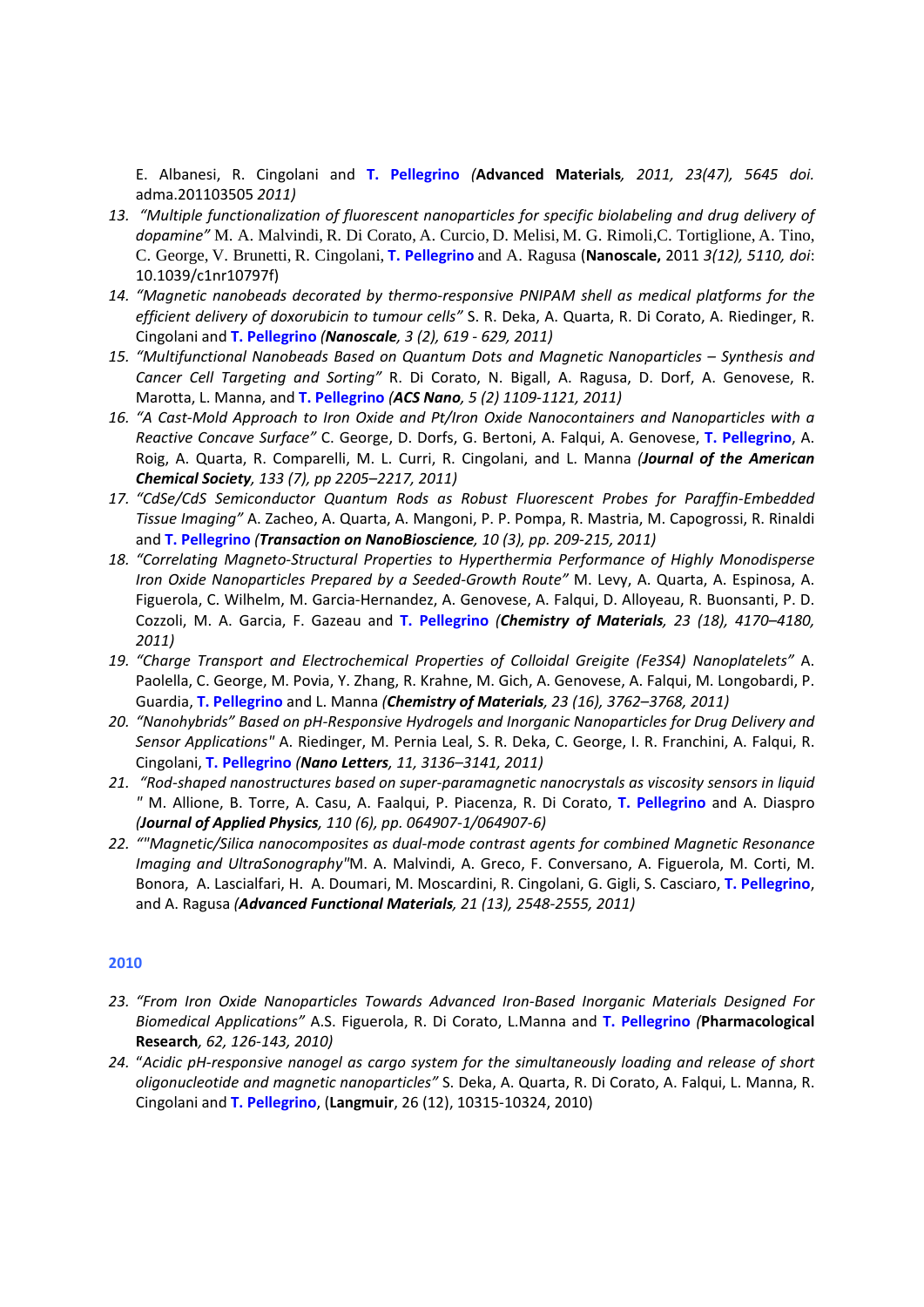*25.* "*Silica nanoparticles for quantitative ultrasound molecular imaging and automatic tissue typing at conventional diagnostic frequencies"* S. Casciaro, F. Conversano, A. Ragusa, M. A. Malvindi,R. Franchini, A. Greco, **T. Pellegrino**, G. Gigli. (**Investigative Radiology**, 45(11), 715‐724, 2010)

## **2009**

- 26. "An ab initio study of the CoPt3-Au interface: implications on the growth of colloidal CoPt3-Au *nanocrystal heterodimers"* L. Chiodo, F. Della Sala, **T. Pellegrino**, R. Cingolani, L. Manna (**Journal of Physics: Condensed Matter,** 2009, 21, 1‐13, (http://www.iop.org/EJ/abstract/0953‐ 8984/21/1/015001/)
- *27. 'CdSe/CdS/ZnS double shell nanorods with high photoluminescence efficiency and their exploitation as bio‐labeling probes',*  S. Deka, A. Quarta, M. G. Lupo, A. Falqui, S. Boninelli, C. Giannini, G. Morello, M. De Giorgi, G. Lanzani, C. Spinella, R. Cingolani, **T. Pellegrino** and L. Manna, (**Journal of the American Chemical Society**), 2009, 131 (8), 2948–2958.
- *28. 'Magnetic‐Fluorescent Colloidal Nano‐Beads: Preparation and Exploitation in Cell Separation Experiments'*, R. Di Corato, P. Piacenza, M. Musarò, R. Buonsanti, P. D. Cozzoli, M. Zambianchi, G. Barbarella, R. Cingolani, L. Manna and **T. Pellegrino**, (**Macromolecular Bioscience**, 2009, 9, 952– 958).
- *29. "Fluorescent Nanocrystals Reveal Regulated Portals of Entry into and Between the cells of Hydra* C. Tortiglione, A. Quarta, M. A. Malvindi, A. Tino, **T. Pellegrino**, (**Plos One**, 2009, 4 (issue 11), e7698, 1‐ 14)
- *30. "A nanoelectrode‐based biosensor for the detection of single biorecognition events"* G. Maruccio, E. Primiceri, P. Marzo, V. Arima, **T. Pellegrino**, R. Krahne, A. Della Torre, R. Cingolani and R. Rinaldi, (**Analyst,** 2009, 134, 2458‐2461)
- *31. "Copper‐triggered aggregation of ubiquitin"* F. Arnesano, S. Scintilla, V. Calò, E. Bonfrate, C. Ingrosso, M. Losacco, **T. Pellegrino,** E. Rizzarelli, G. Natile, (**Plos One**, 2009, 4 (issue 9), e7052, 1‐ 11)
- *32. "A Bio‐conjugation of rod‐shaped fluorescent nanocrystals for efficient targeted cell labelling"* A.Quarta, A. Ragusa, S. Deka, C. Tortiglione, A. Tino, R. Cingolani and **T. Pellegrino**, (**Langmuir**, 2009, 25 (21), 12614‐12622, DOI: 10.1021/la901831y**)**

- *33. "Rod Shaped Nanocrystals Elicit Neuronal Activity In Vivo "* M. A. Malvindi, L. Carbone, A. Quarta, A. Tino, L. Manna, **T. Pellegrino** , C. Tortiglione, (**Small,** 2008, 4(10), 1747–1755)
- *34. "Multifuctional Nanostructures Based on Inorganic Nanoparticles and Oligothiophenes and their Exploitation for Cellular Studies"* A. Quarta, R. Di Corato, L. Manna, S. Argentiere, R Cingolani, G. Barbarella and **T. Pellegrino,** (**Journal of the American Chemical Society,** 2008,130,10545-10555)
- *35. "Water solubilization of hydrophobic nanocrystals by means of poly(maleic anhydride‐alt‐1‐ octadecene)"* R. Di Corato, A. Quarta, P. Piacenza, A. Ragusa, A. Figuerola, R. Buonsanti, R. Cingolani, L. Manna and **T. Pellegrino** (**Journal of Materials Chemistry** 2008, 18, 1991‐1996)
- *36. "One‐pot Synthesis and Characterization of Size‐Controlled Bimagnetic FePt‐Iron Oxide Heterodimer Nanocrystals"* Figuerola, A.; Fiore, A.; Di Corato, R.; Falqui, A.; Giannini, C.; Micotti, E.; Lascialfari, A.; Corti, M.; Cingolani, R.; **Pellegrino, T**.; Cozzoli, P. D.; Manna, L. (**Journal of the American Chemical Society** 2008, 130, 1477‐1487)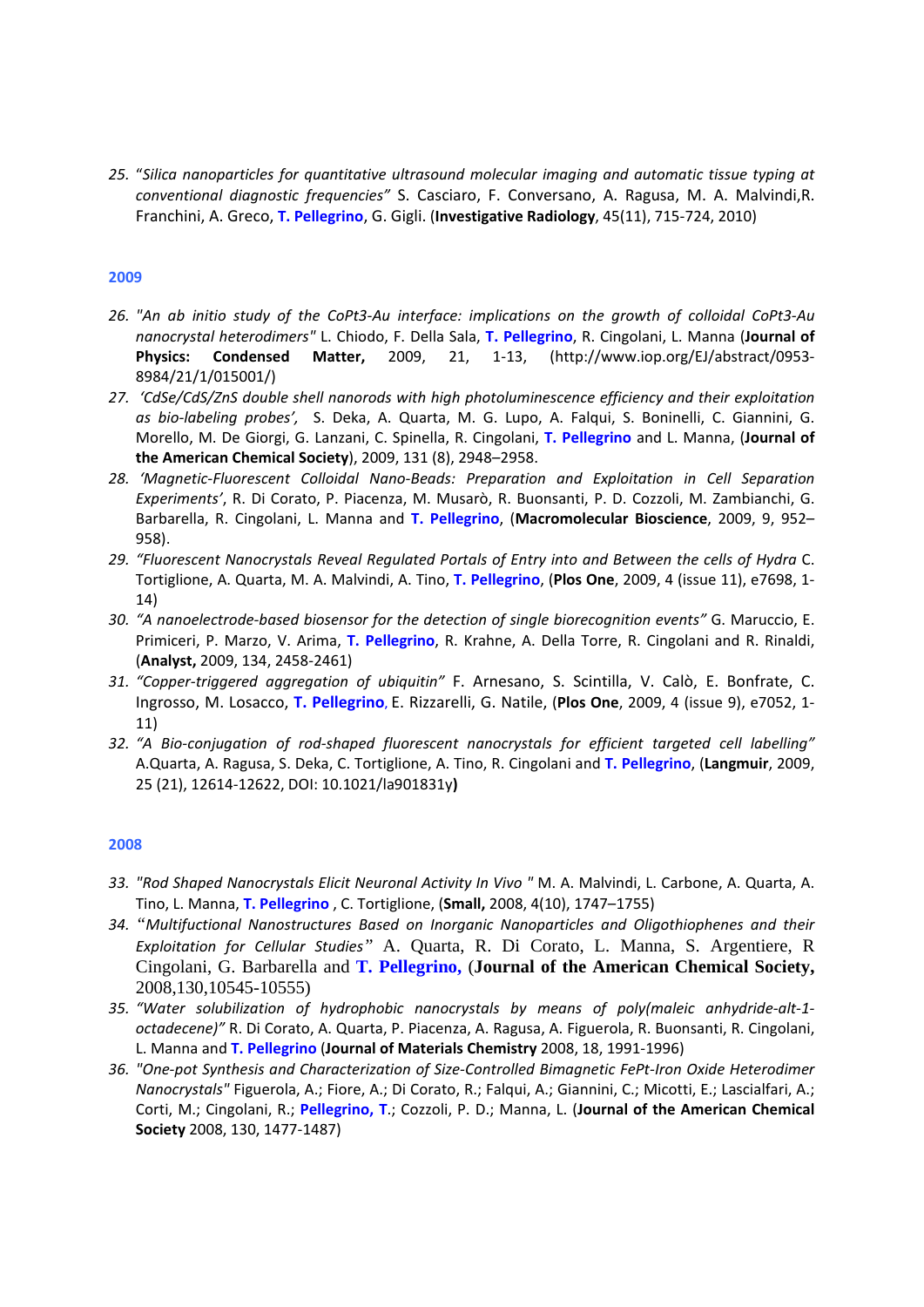*37. "Magnetic properties of novel superparamagnetic MRI contrast agents based on colloidal nanocrystals"* M. Corti, A. Lascialfari, E. Micotti, A. Castellano, M. Donativi, A. Quarta, P. D. Cozzoli, L. Manna, **T. Pellegrino**, C. Sangregorio (**Journal of Magnetism and Magnetic Materials** 2008, 18, 1991‐1996))

## **2007**

- *38. "Fluorescent‐magnetic hybrid nanostructures: preparation, properties and applications in biology"* A Quarta, R. Di Corato, L. Manna, A. Ragusa and **T. Pellegrino**,(**Transaction on NanoBioscience**, 2007, 6, 298‐308) topical review
- 39. *"Synthesis and biological assay of GSH functionalised fluorescent Quantum Dots for staining Hydra vulgaris"* C. Tortiglione, A. Quarta, A. Tino, L. Manna, R. Cingolani and **T. Pellegrino** (**Bioconjugate Chemistry**, 18, 829‐835, 2007)
- 40. *"Gel Electrophoresis of Gold‐DNA Nano‐Conjugates"* by W. J. Parak, **T. Pellegrino**, Ralph A. Sperling, and A. P. Alivisatos, (**Journal of Biomedicine and Biotechnology** 2008, Volume 2007, Article ID 26796, 9 pages, doi:10.1155/2007/26796)

### **2006**

- 41. *"Synthesis, properties and perspectives of hybrid nanocrystal structures"* Pantaleo Davide Cozzoli, **Teresa Pellegrino** and Liberato Manna (**Chemical Society Review**, 35: 1195‐1208 September 11, 2006)
- 42. *"Heterodimers based on CoPt3‐Au nanocrystals with tunable domain size"* **Teresa Pellegrino,** Angela Fiore, Elvio Carlino, Cinzia Giannini, P. Davide Cozzoli, Giuseppe Ciccarella, Marc Respaud, Luca Palmirotta, Roberto Cingolani, and Liberato Manna (**Journal Of The American Chemical Society** 128 (20): 6690‐6698 MAY 24 2006)
- 43. *"Electrophoretic Separation of Nanoparticles with a Discrete Number of Functional Groups"* Ralph A. Sperling, **Teresa Pellegrino**, Jimmy K. Li, Walter H. Chang and Wolfgang J. Parak *(***Advanced Functional Materials** *16 (7): 943‐948 MAY 2 2006)*
- 44. *"Fluorescence resonance energy transfer induced by conjugation of metalloproteins to nanoparticles"* Pompa PP, Chiuri R, Manna L, **Pellegrino T**, del Mercato LL, Parak WJ, Calabi F, Cingolani R, Rinaldi R (**Chemical Physics Letters** 417 (4‐6): 351‐357 JAN 10 2006)

- 45. *"On the Development of Colloidal Nanoparticles towards Multifunctional Structures and their Possible Use for Biological Applications"* **Teresa Pellegrino**, Stefan Kudera, Tim Liedl, Almudena Munoz Javier, Liberato Manna, and Wolfgang J. Parak (**Small** 1(1): 8‐63, 2005).
- 46. *"Labeling of Cells with Quantum Dots"* Wolfgang J. Parak, **Teresa Pellegrino**, Christian Plank (**Nanotechnology** 16: r9‐r25, 2005 invited paper) topical review.
- 47. *"Quantum Dot‐Based Cell Motility Assay In Comparison to the Boyden Chamber Invasion Assay"* Weiwei Gu, **Teresa Pellegrino**, Wolfgang J. Parak, Rosanne Boudreau, Mark A. Le Gros, Daniele Gerion, A. Paul Alivisatos, and Carolyn A. Larabell (**Science's STKE**, 290/PI5:1‐6, 2005 on‐line publication)
- 48. *"Biological Applications of Fluorescent Quantum Dots"* Tim Liedl, **Teresa Pellegrino** and Wolfgang J. Parak (**New Drugs**: 14‐16, 2005)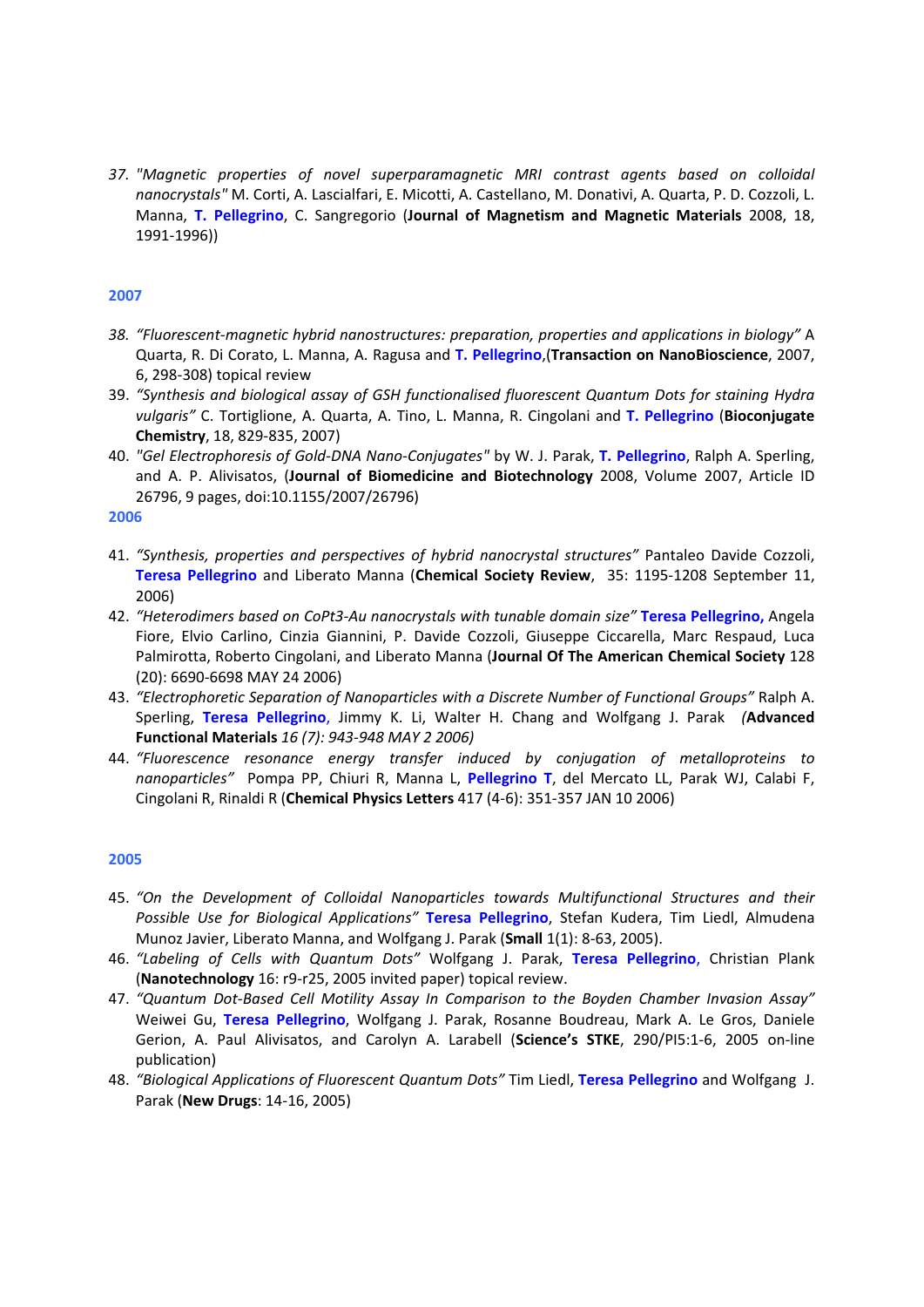49. *"Cytotoxicity of colloidal CdSe and CdSe/ZnS nanoparticles"* Christian Kirchner Tim Liedl, Stefan Kudera, **Teresa Pellegrino**, Almudena Munoz Javier, Hermann E. Gaub, Sonja Stoelzle, N. Fertig, Wolfgang J. Parak (**Nano Letters** 5 (2): 331‐338, 2005).

## **2004**

- 50. *"Hydrophobic nanocrystals coated with an amphiphilic polymer shell: a general route to water soluble nanocrystals"*, **Teresa Pellegrino**, Liberato Manna, Stefan Kudera, Dmitry Koktysh, Andrey L. Rogach, Giovanni Natile and Wolfgang J. Parak **(Nano Letters** 4 (4): 703‐707, 2004).
- 51. *'Selective Transition Metal Extraction by Reverse Micelles'*, Maurizio Caselli, Annarosa Mangone, **Teresa Pellegrino** and Angela Traini, (**Annali di Chimica** 95 (1‐2): 33‐43, 2004).
- 52. *"Surface modification and bioconjugation of colloidal nanocrystals to form building blocks with molecular recognition"* R. A. Sperling, **T. Pellegrino**, S. Kudera, A Munoz Javier, L. Manna and W. J. Parak. Proceedings for the 2004 4th IEEE Conference on Nanotechnology (223‐224)

## **2003**

- 53. *'Quantum Dot Based Cell Motility Assay'*, **Teresa Pellegrino**, Wolfgang J. Parak, Rosanne Boudreau, Mark A. Le Gross, A. Paul Alivisatos and Carolyn A. Larabell, (**Differentiation** 71 (9‐10): 542‐548, 2003).
- 54. **'***Biological Applications of Colloidal Nanocrystals'* W. J. Parak, D. Gerion, **T. Pellegrino**, D. Zanchet, C. M. Micheel, S. Williams, R. Boudreau, M. Le Gros, C. Larabell & P. Alivisatos, (**Nanotechnology** 14 (7): r15‐r27, 2003).
- 55. *'Conformation of oligonucleotides attached to gold nanocrystals probed by gel‐electrophoresis'*, W. J. Parak, **T. Pellegrino**, C. M. Micheel, D. Gerion, S. Williams & P. Alivisatos, (**Nano Letters** 3(1): 33‐36, 2003).

## **2002**

56. *'Conjugation of DNA to silanized colloidal semiconductor nanocrystallinene quantum dots'*, W. J. Parak, D. Gerion, D. Zanchet, A. Woerz, **T. Pellegrino**, C. M. Micheel, , S. Williams, M. Seitz, R. Bruehel, Z. Bryant, C. Bustamante, C. Bertozzi & P. Alivisatos, (**Chemistry of Materials** 14: 2113‐ 2119, 2002).

## **Book Chapters**

*"Measuring Cell Motility Using Quantum Dot Probes"* Weiwei Gu; **Teresa Pellegrino**; Wolfgang J. Parak; Rosanne Boudreau; Mark A. Le Gros; A. Paul Alivisatos; Carolyn A. Larabell, (Quantum Dots, Applications in Biology, 2007 (Clifton, NJ), Chapter 11, pp. 125 ‐ 132) .